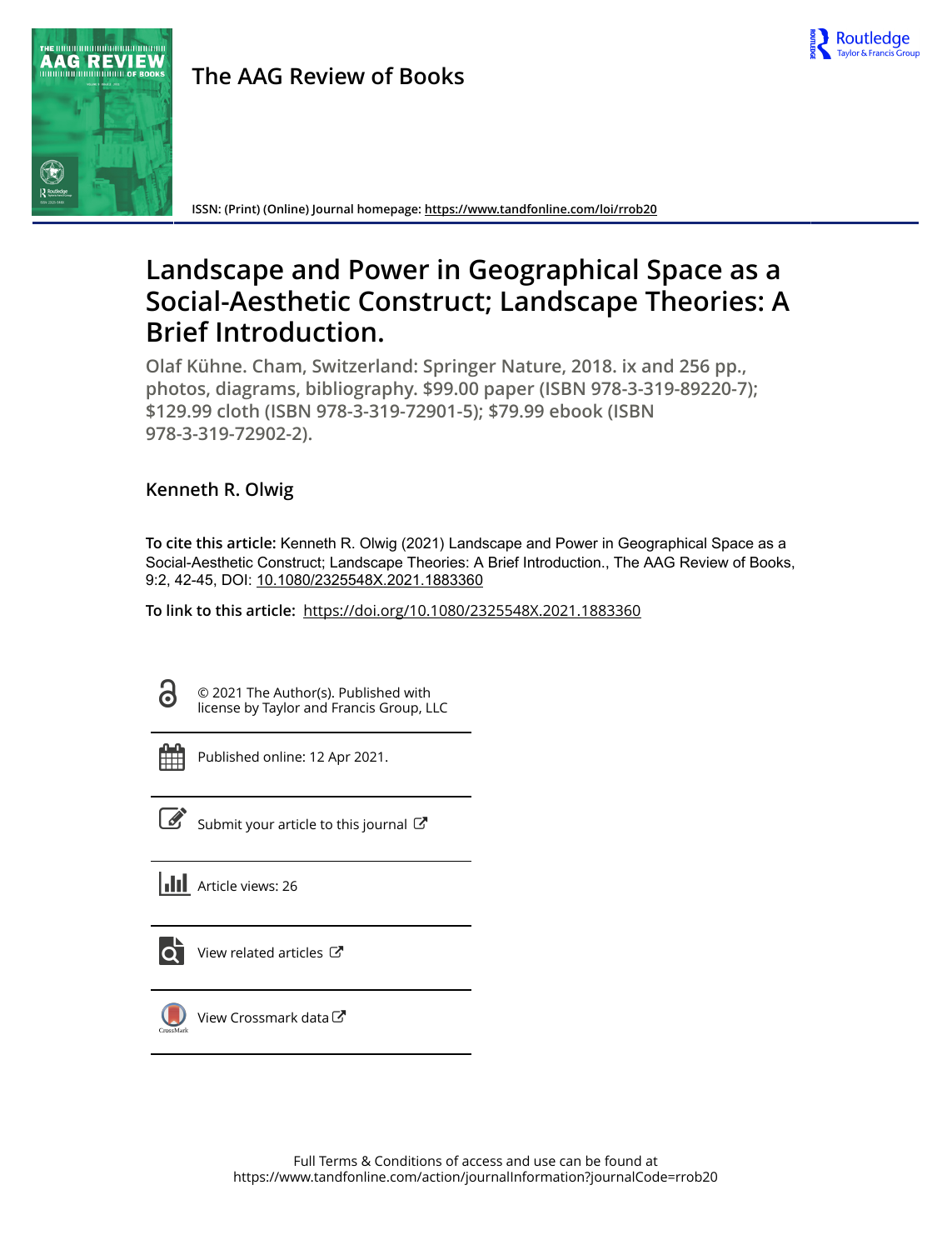### *The AAG Review* OF BOOKS Check for updates

# **REVIEW ESSAY**

### **Landscape and Power in Geographical Space as a Social-Aesthetic Construct.**

Olaf Kühne. Cham, Switzerland: Springer Nature, 2018. ix and 256 pp., photos, diagrams, bibliography. \$99.00 paper (ISBN 978-3-319-89220-7); \$129.99 cloth (ISBN 978-3- 319-72901-5); \$79.99 ebook (ISBN 978-3-319-72902-2).

**Landscape Theories: A Brief Introduction.** Olaf Kühne. Cham, Switzerland: Springer Nature, 2019. vii and 182 pp., maps, photos, diagrams, bibliography. \$29.99 paper (ISBN 978-3- 658-25490-2); \$19.99 electronic (ISBN 978-3-658- 25491-9).

*Reviewed by Kenneth R. Olwig, Department of Landscape Architecture, Planning and Management, The Swedish University of Agricultural Sciences, Alnarp, Sweden.*

In this review essay, two books by the German author Olaf Kühne provide the context for a discussion of the way that things are lost, gained, construed, and misconstrued in "translation"—particularly the notion of *construction,* which is key to Kühne's theoretical approach. Translation is put in quotes because it is often assumed to simply mean "to turn into one's

### Olaf Kühne

**Landscape and Power** in Geographical Space as a Social-<br>Aesthetic Construct

<span id="page-1-0"></span> $\hat{Z}$  Springer



own or another language," as one might do with a click on Google Translate. In a situation where English has become the lingua franca of the world, with the result that that native English speakers, as a practical matter, do not need to bother to really learn other languages, then translation can easily be misconstrued to involve such a simple conversion. The problem is that languages are not, like British Fahrenheit and continental Centigrade, singular bounded entities, that are easily converted one to the other. To begin with English itself, since 1066, has largely been a mixture of French (a Romance language), Germanic Anglo-Saxon, and Danish. Adding to the complication is the fact that educated people in Europe (including Britain) from the Middle Ages until recently had Latin and Greek as a common lingua franca, with the result that new words of cosmopolitan importance within the sciences and humanities tended to be constructed out of elements from those languages. Then later, to complicate things further, nineteenthand twentieth-century parochial nationalist movements sought to purify and consolidate imagined national languages, seeking to reconstruct their supposed essence using texts and words taken from distant times and provincial places (cf. Olwig [2015](#page-4-0)). Languages are not like nations bordered on a map, however, even if nation states have sought to construct national languages to fit their borders. Britain, thus, might leave the European Union, but English cannot separate itself from the languages of Europe, thus making translation a complex process, as illustrated next.

© 2021 The Author(s). Published with license by Taylor and Francis Group, LLC

*The AAG Review of Books* 9(2) 2021, pp. 42–45. <https://doi.org/10.1080/2325548X.2021.1883360>. This is an Open Access article distributed under the terms of the Creative Commons Attribution-NonCommercial-NoDerivatives License (<http://creativecommons.org/licenses/by-nc-nd/4.0/>), which permits non-commercial re-use, distribution, and reproduction in any medium, provided the original work is properly cited, and is not altered, transformed, or built upon in any way.

### <u>ခါ OPEN ACCESS</u>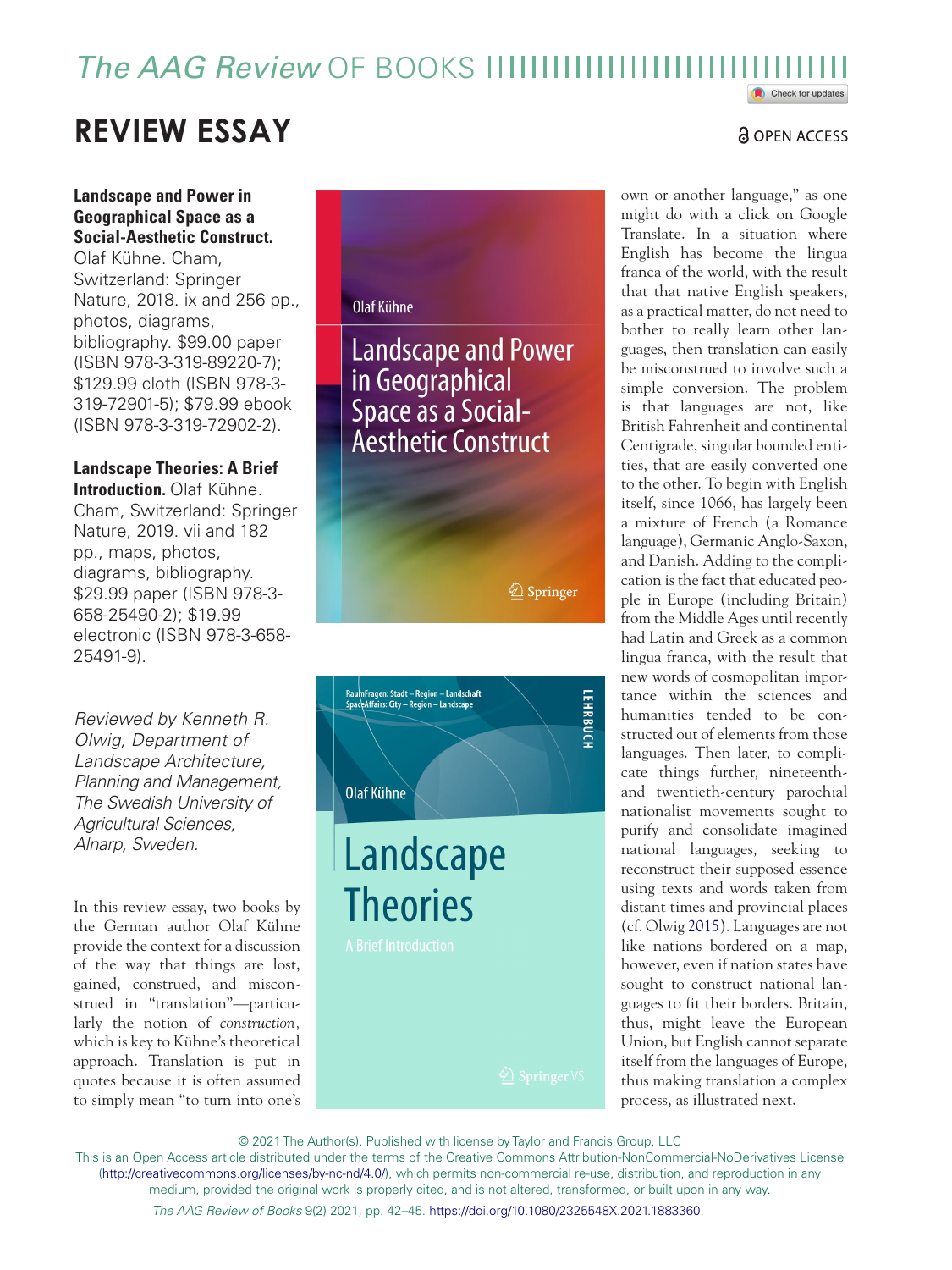*Landscape and Power in Geographical Space as a Social-Aesthetic Construct,* by Olaf Kühne, is both challenging and challenged. It is challenging because it can provide insight into a potentially valuable philosophically and theoretically informed German sociological approach to landscape that is largely unexplored by English language geographers. The book itself, however, is challenged by the problem of how to communicate the value of this approach to English language geographers whose language, theory, discourse, and sociocultural background differs considerably from that of the book's author. It is also challenging to a book reviewer who would like to mediate between the two geographical cultures.

Olaf Kühne, who did doctorates in both geography and sociology, is a professor of urban and regional development in the Geography Department of Eberhard Karls University, Tübingen, Germany. The value of *Landscape and Power* lies in the author's informed use of "social constructivist" sociological theory to explore the role of landscape in urban and regional development. Social constructivist theory is heavily embedded in German phenomenology and sociology, and unless one has a reasonable background in these fields (and the German language) it can be difficult to make intelligent use of this theory. The problem of language, I believe, lies already in the word *construction,* which is difficult to fully grasp unless one is able to disentangle the entangled historical relationship between German and English, and between German and U.S. scholarship.

<span id="page-2-1"></span><span id="page-2-0"></span>The most influential work on social constructivism is Berger and Luckmann's [\(1966](#page-4-1)) classic *The Social Construction of Reality: A Treatise in the Sociology of Knowledge*. Both authors were of Austrian background, and both moved to the United States after World War II, where both were heavily influenced by the multinational, multilingual intellectual climate of New York City, particularly its New School of Social Research and, in the case of Berger, a sociologist and theologian, by the academic environment of Wagner College on Staten Island, New York. Wagner developed out of a German Lutheran seminary, where the Sunday church service was preached in German long after Wagner became a liberal arts college. Of particular importance to the two authors was the philosopher and sociological phenomenologist Alfred Schütz, a Jewish refugee from Austria. We thus have two native German-speaking scholars, living in New York City, who produced a highly influential book that was first written in English and only later translated into German under the title *Die gesellschaftliche Konstruktion der Wirklichkeit: Eine Theorie der Wissenssoziologie* (Berger and Luckmann [1969\)](#page-4-2). These sociological philosophers, who were greatly interested in language, naturally would have had a comprehensive understanding of the word *construction* as used in a variety of languages going back to the Latin and would have assumed that their English language readers understood the complexity of the term as well.

<span id="page-2-3"></span>In contemporary English, the word *construction,* to judge from the dictionary, primarily suggests, either literally or metaphorically, something to do with the building of a building; for example, a concrete structure constructed according to the plans of an architect. In German there are other words of Germanic origin, notably *Bau,* that carry this meaning of intentionally designed construction, and are related to the English word *building.* The original meaning of *construction* in English and German derives, however, from roots in the Latin *constructus,* past participle of *construere*. The etymologically primary (i.e., oldest) meaning of *construction* listed in the dictionary, which derives from the study of language (also legal language) is therefore "the act or result of construing, interpreting, or explaining" (Merriam-Webster [2021](#page-4-3)). There is, of course, a considerable difference between the construction of reality, and thereby the reality of landscape understood in materialistic terms as being analogous to a building, and construction understood in terms of language as having to do with how reality is understood and perceived. Social constructivism, understood in the broad sense of construction used by Berger and Luckmann, is concerned with the way phenomenal reality is understood and practiced in the context of people's social being. This is also how I understand what Kühne basically means by *construction.* As he puts it, "A fundamental tenant of social constructivism is that knowledge of the world in which we live comes only through interaction with those with whom we live. It is impossible, then, to know the world 'as it is'; we can access it only in pre-interpreted form" (Kühne [2018](#page-4-4), pp. 2–3).

<span id="page-2-2"></span>Kühne's book is best, in my reading, when he demonstrates how he uses a theoretically and philosophically informed social constructivism in practice, as he does in the six case studies with which he closes the book. The first case study, "Landscape Between Modernization and Mystification: The American Grid and the Frontier," thus shows considerable insight into this iconic U.S. landscape as understood from a constructivist stance. The same kind of insight can also be found, for example, in his analysis of the German and Polish landscape in the body of the book. The author, however, is challenged when he tries to comprehend English language geographical theorizing in terms of his German constructionist framework.

The book's problem lies in its attempt to serve both a German and an English language readership on the basis of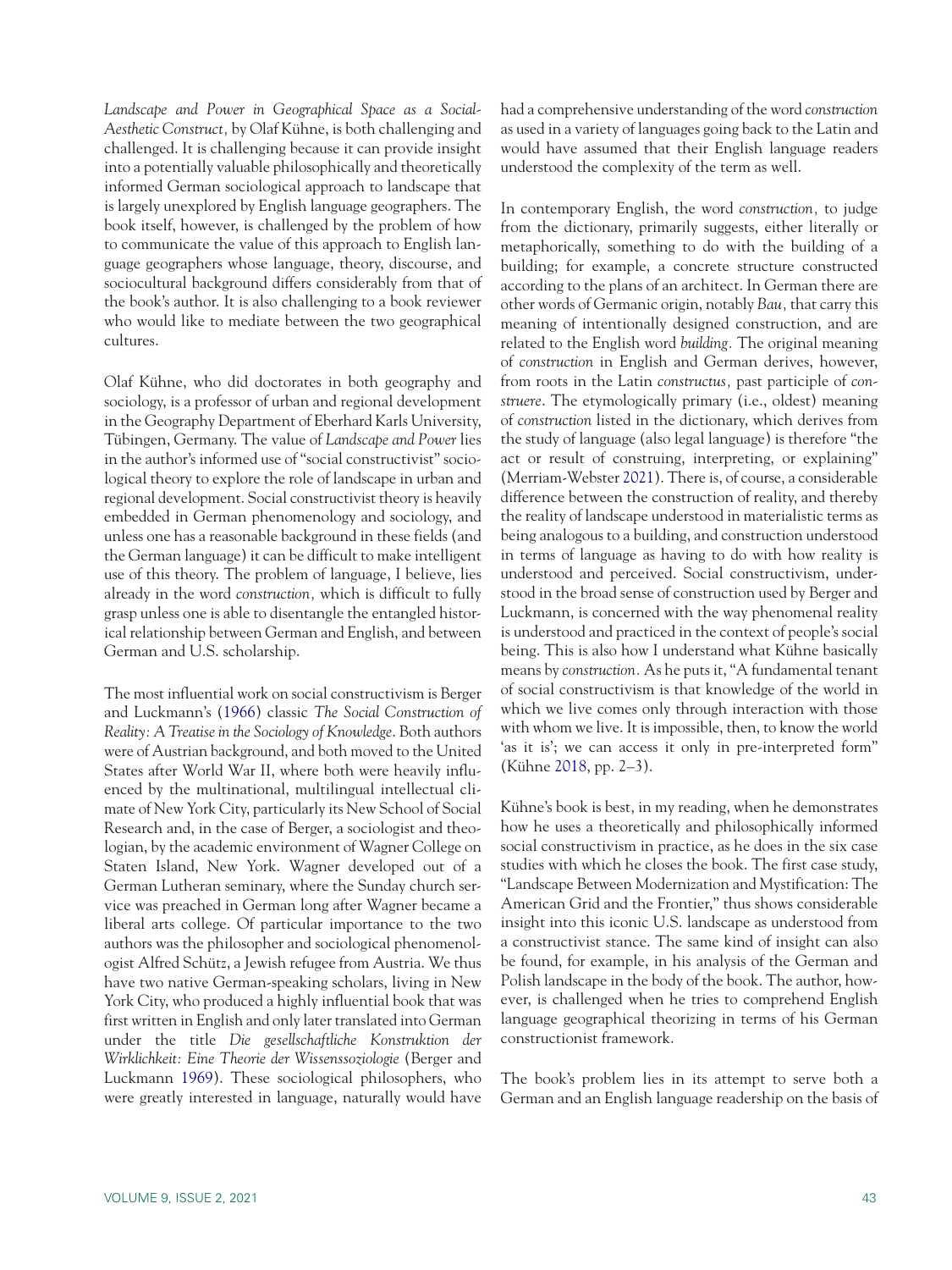what are primarily German geographical and philosophical discourses. As the author explains in his foreword, "This book aims … not just to make my own research up to the present point in time available to an international readership, but also to document the ongoing discussion about landscape in the German-speaking countries of Central Europe—a discussion undoubtedly rooted in language and culture. Hence, my coverage of this debate will focus especially on the literature in German" (Kühne [2018](#page-4-4), p. v). My feeling is that instead of hitting "two birds with one stone," he tends to miss both the German and English-speaking birds. Kühne's own approach to landscape is, in practice, heavily rooted in German language and culture, and even though the book is written in English, and ostensibly for an English language readership, it is oriented in important ways toward a readership that can read German. When Kühne discusses the work of English language landscape scholars he tends to portray many of them, notably the "New Cultural Geographer" Denis Cosgrove, as taking a social constructivist approach. In this way he provides a way by which his German readers can relate their framework of thought to developments in "Anglo-Saxon" geography. The problem, however, is that social constructivism, with its roots in phenomenology and philology, was not used to any significant degree by Cosgrove or, in fact, in most of the English language scholarly discourse on landscape to which Kühne refers.

<span id="page-3-1"></span><span id="page-3-0"></span>Cosgrove, as a case in point, distanced himself from literary and hence, in effect, language-oriented phenomenological approaches to landscape theorization. He preferred rather to focus on the use of cartographic and perspectival technical methods of representation, notably as used by the Italian Renaissance architect Andrea Palladio to literally construct buildings and material landscape scenery at the behest of Venetian society (Cosgrove [1993](#page-4-5)). Furthermore, when he wrote of *Social Formation and Symbolic Landscape* (Cosgrove [1984\)](#page-4-6), he was borrowing a term from the structural Marxists in which the "social" in social formation has an economistic valence that differs from that of the notion of the *gesellschaftliche,* as *social* is translated in the title of the German version of Berger and Luckmann's classic. Kühne, in fact, distances himself from the Marxism that informed much cultural geography at the time Cosgrove wrote his classic works. *Gesellschaft* has connotations of sociability, socialization, and social being in contrast to the more political-economic notion of social used by Cosgrove. It was, furthermore, Cosgrove's emphasis on the conscious use of instrumental, geometric, cartographic, and perspectival methods of representation to generate the concept of landscape that prompted Nigel Thrift, and his school, to adopt a countervailing "nonrepresentational" approach to landscape that has led to an exploration of the phenomenological traditions <span id="page-3-2"></span>that are integral to German ideas of *gesellschaftliche Konstruktion* (Thrift [2007](#page-4-7)).

The importance of Kühne's work lies in part in the fact that it is well grounded in social constructivist theory and philosophy but he does his work, and this theory a disservice when he lumps it together with English language scholarship that often has a very different theoretical basis and agenda. The end result is that he presents a somewhat confused picture of English language landscape scholarship to his German readership, at the same time as English language readers will have difficulty comprehending a book rooted in an unfamiliar discursive and language terrain in the German-speaking countries of Central Europe.

*Landscape Theories: A Brief Introduction* was published in a book series coedited by Kühne called "RaumFragen: Stadt– Region–Landschaft" (translated as "SpaceAffairs: City– Region–Landscape"). Kühne's book presenting a brief introduction to landscape theory, made as part of this series, is even more challenged than *Landscape and Power,* but in this case mainly by being lost not in translation, but rather a lack of translation. The book is identified only on the cover in German as being a *Lehrbuch,* which means textbook. The book reads, in fact, as if it were originally a textbook conceptualized for advanced German students and then reworked or translated into English. There is, in any case, a certain resemblance between this English language book and another book, with a similar title, by Kühne published in German by the same publisher the previous year: *Landschaftstheorie und Landschaftspraxis. Ein Einführung aus sozialkonstruktivistischer Perspektive* (which translates as *Landscape Theory and Landscape Practice: An Introduction from a Social Constructivist Perspective*; Kühne [2018](#page-4-8)). In this book, the question of whether or not English language readers, especially students, are prepared to learn German to read the many German publications cited is quite acute. The book has more than forty pages of bibliography, including an impressive list of fifty-nine publications by the author himself, but these publications are largely in German, and the German titles are not translated into English. As a textbook, this book suffers also from not having an index to help the student navigate the book (this is also the case with *Landscape and Power,* which furthermore lacks a bibliography).

Reading this book, one cannot help but wonder what an English-speaking student would make of, for example, the section entitled, "Autopoietic Systems Theory," which begins: "Although Niklas Luhmann's systems theory has so far been used sporadically for the investigation of specific communication logics in relation to landscape, no